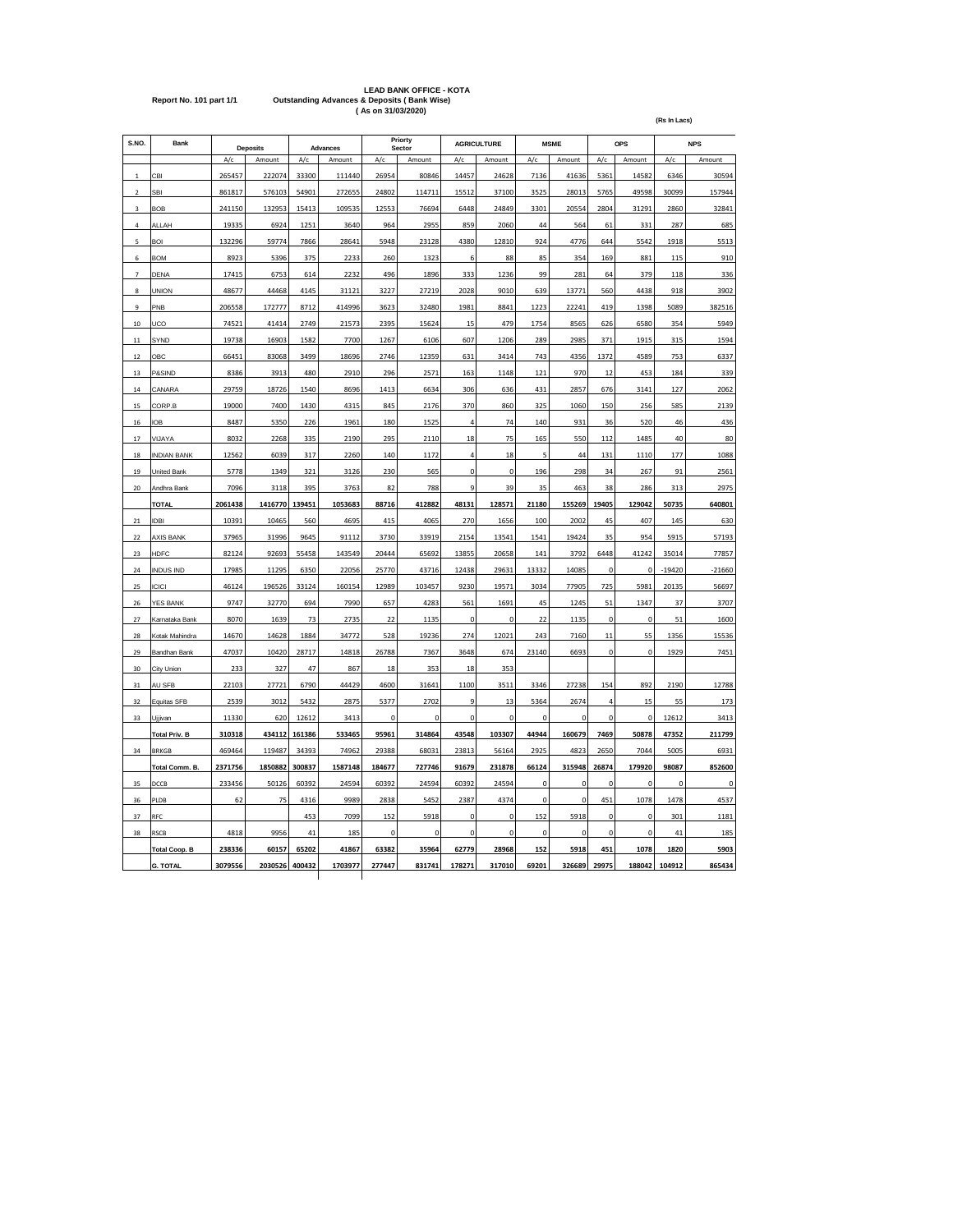| Report No. 101 part 1/2 | <b>Outstanding Advances &amp; Deposits (Bank Wise)</b> |
|-------------------------|--------------------------------------------------------|
|                         | (As on 31/03/2020)                                     |
|                         |                                                        |

| S.NO.                    | Bank                  |              |                  |                |                  |                          | Agriculture             |                         |                    |             |                          |
|--------------------------|-----------------------|--------------|------------------|----------------|------------------|--------------------------|-------------------------|-------------------------|--------------------|-------------|--------------------------|
|                          |                       |              | <b>CROP LOAN</b> |                | <b>TERM LOAN</b> |                          | AGRI.<br>INFRASTRUCTURE |                         | AGRI.<br>ANCILLARY |             | <b>Total Agriculture</b> |
|                          |                       | A/c          | Amount           | A/c            | Amount           | A/c                      | Amount                  | A/c                     | Amount             | A/c         | Amount                   |
| $\mathbf{1}$             | CBI                   | 11426        | 16678.00         | 2978           | 7436.00          | 52                       | 512                     | $\overline{1}$          | $\overline{2}$     | 14457       | 24628.00                 |
| $\overline{\phantom{a}}$ | <b>SBI</b>            | 12395        | 29425.00         | 1722           | 3609.00          | 1377                     | 2340                    | 18                      | 1726.00            | 15512       | 37100.00                 |
| 3                        | <b>BOB</b>            | 4518         | 13646.00         | 1862           | 5703.00          | $\overline{2}$           | 422                     | 66                      | 5078.00            | 6448        | 24849.00                 |
| $\overline{a}$           | ALLAH                 | 661          | 1733.00          | 198            | 327.00           |                          |                         |                         |                    | 859         | 2060.00                  |
| 5                        | <b>BOI</b>            | 3142         | 10006.00         | 1072           | 1822.00          | 166                      | 982                     |                         |                    | 4380        | 12810.00                 |
| 6                        | <b>BOM</b>            |              |                  | 6              | 88.00            |                          |                         |                         |                    | 6           | 88.00                    |
| 7                        | DENA                  | 324          | 1233.00          | 9              | 3.00             |                          |                         |                         |                    | 333         | 1236.00                  |
| 8                        | <b>UNION</b>          | 1850         | 5840.00          | 166            | 2321.00          | 12                       | 849                     |                         |                    | 2028        | 9010.00                  |
| 9                        | PNB                   | 1972         | 5058.00          |                |                  | $\overline{\phantom{a}}$ | 3780                    | $\overline{\mathbf{c}}$ | 3.00               | 1981        | 8841.00                  |
| 10                       | UCO                   |              |                  | 15             | 479.00           |                          |                         |                         |                    | 15          | 479.00                   |
| $11\,$                   | SYND                  | 522          | 1083.00          | 85             | 123.00           |                          |                         |                         |                    | 607         | 1206.00                  |
| 12                       | OBC                   | 595          | 1979.00          | 16             | 180.00           | 12                       | 1125                    | 8                       | 130.00             | 631         | 3414.00                  |
| 13                       | P&SIND                | 163          | 1148.00          |                |                  |                          |                         |                         |                    | 163         | 1148.00                  |
| 14                       | CANARA                | 285          | 557.00           | 21             | 79.00            |                          |                         |                         |                    | 306         | 636.00                   |
| 15                       | CORP.B                | 360          | 800.00           | 10             | 60.00            |                          |                         |                         |                    | 370         | 860.00                   |
| 16                       | <b>IOB</b>            | $\mathbf{1}$ | 4.00             | 3              | 70.00            |                          |                         |                         |                    | 4           | 74.00                    |
| 17                       | VIJAYA                | 18           | 75.00            |                |                  |                          |                         |                         |                    | 18          | 75.00                    |
| 18                       | <b>INDIAN BANK</b>    | 3            | 7.00             | $\mathbf{1}$   | 11.00            |                          |                         |                         |                    | 4           | 18.00                    |
| 20                       | United Bank           |              |                  |                |                  |                          |                         |                         |                    | $\mathbf 0$ | 0.00                     |
| 21                       | Andhra Bank           | 7            | 22.00            | $\overline{2}$ | 17.00            |                          |                         |                         |                    | 9           | 39.00                    |
|                          | <b>Total Nat.Bank</b> | 38242        | 89294            | 8166           | 22328            | 1628                     | 10010                   | 95                      | 6939               | 48131       | 128571                   |
| 19                       | <b>IDBI</b>           | 258          | 1601.00          | 12             | 55.00            |                          |                         |                         |                    | 270         | 1656.00                  |
| 22                       | <b>AXIS BANK</b>      | 2154         | 13541.00         |                |                  |                          |                         |                         |                    | 2154        | 13541.00                 |
| 23                       | <b>HDFC</b>           | 6530         | 8125.00          | 4650           | 2412.00          | 2675                     | 10121                   |                         |                    | 13855       | 20658.00                 |
| 24                       | <b>INDUS IND</b>      |              |                  | 12438          | 29631.00         |                          |                         |                         |                    | 12438       | 29631.00                 |
| 25                       | ICICI                 | 3067         | 8647.00          | 3488           | 5615.00          | 2675                     | 5309                    |                         |                    | 9230        | 19571.00                 |
| 26                       | YES BANK              | 56           | 265.00           | 505            | 1426.00          |                          |                         |                         |                    | 561         | 1691.00                  |
| 27                       | Karnataka Bank        |              |                  |                |                  |                          |                         |                         |                    | 0           | 0.00                     |
| 28                       | Kotak Mahindra        | 109          | 808.00           | 124            | 4503.00          | 3                        | 132.00                  | 38                      | 6578.00            | 274         | 12021.00                 |
| 29                       | Bandhan Bank          | 3648         | 674.00           |                |                  |                          |                         |                         |                    | 3648        | 674.00                   |
| 30                       | City Union            |              |                  | 18             | 353.00           |                          |                         |                         |                    | 18          | 353.00                   |
| 31                       | AU SFB                |              |                  | 286            | 1086.00          | 814                      | 2425.00                 |                         |                    | 1100        | 3511.00                  |
| 32                       | Euqitas SFB           |              |                  | 9              | 13.00            |                          |                         |                         |                    | 9           | 13.00                    |
| 33                       | Ujjivan               | 256          | 84.00            |                |                  |                          |                         |                         |                    |             |                          |
|                          | <b>Total Priv. B</b>  | 15564        | 32060            | 21509          | 45026            | 6167                     | 17987                   | 38                      | 6578               | 43278       | 101651                   |
| 34                       | <b>BRKGB</b>          | 18482        | 46675.00         | 5076           | 8878.00          | 255                      | 611                     |                         |                    | 23813       | 56164.00                 |
|                          | Total Comm. B.        | 53806        | 121354           | 29675          | 67354            | 7795                     | 27997                   | 133                     | 13517              | 91409       | 230222                   |
| 35                       | DCCB                  | 60392        | 24594.00         |                |                  |                          |                         |                         |                    | 60392       | 24594.00                 |
| 36                       | PLDB                  | 273          | 702.00           | 903            | 1628.00          | 1211                     | 2044                    |                         |                    | 2387        | 4374.00                  |
| 37                       | RFC                   |              |                  |                |                  |                          |                         |                         |                    | 0           | 0.00                     |
| 36                       | <b>RSCB</b>           |              |                  |                |                  |                          |                         |                         |                    | 0           | 0.00                     |
|                          | <b>Total Coop. B</b>  | 60665        | 25296            | 903            | 1628             | 1211                     | 2044                    | 0                       | 0                  | 62779       | 28968                    |
|                          | <b>G. TOTAL</b>       | 132953       | 193325           | 35654          | 77860            | 9261                     | 30652                   | 133                     | 13517              | 178001      | 315354                   |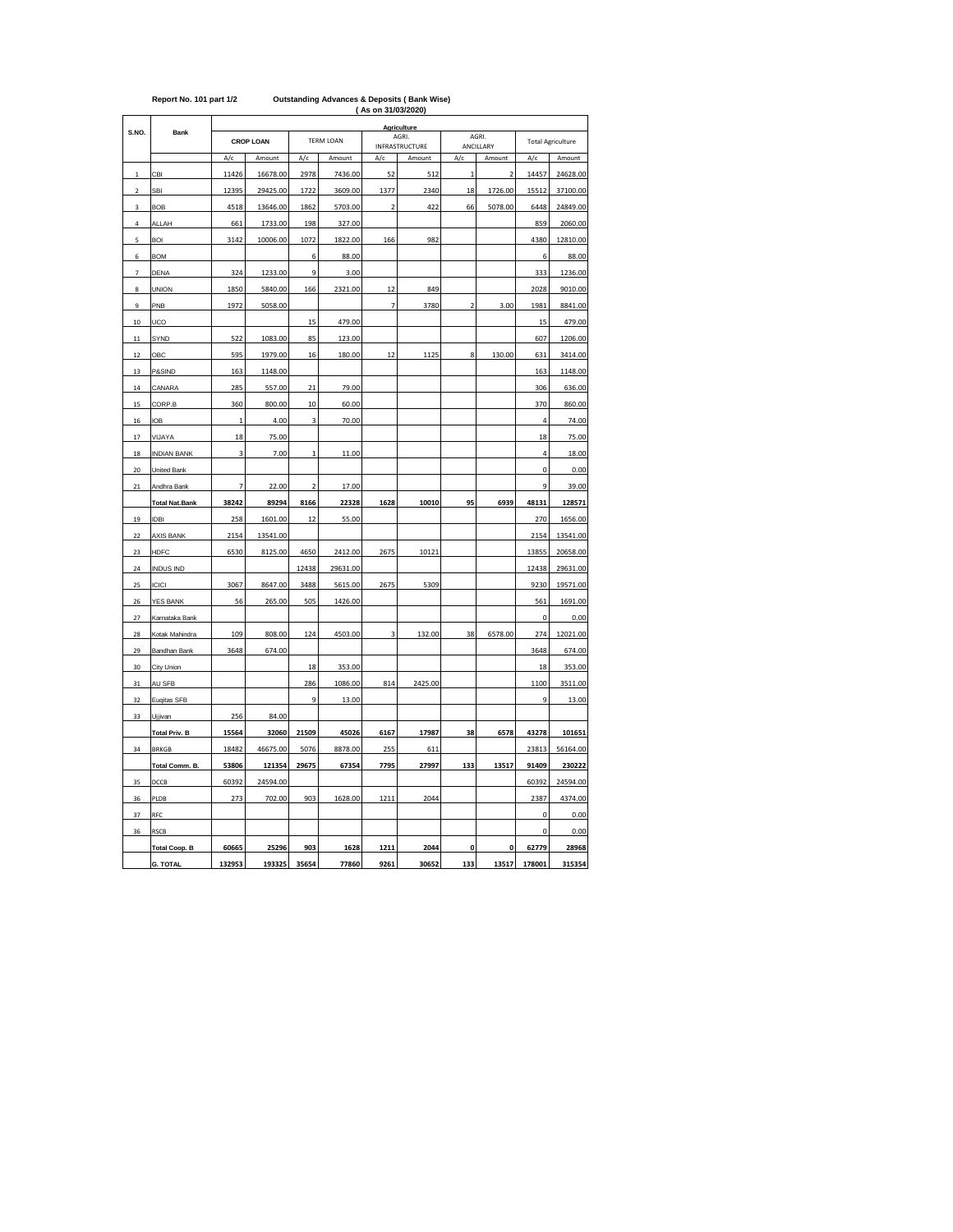| S.NO.                   | <b>Bank</b>            |                |                       |                         |                       | <b>MSME</b>    |                        |                         |                                |             | <b>Total MSME</b> |
|-------------------------|------------------------|----------------|-----------------------|-------------------------|-----------------------|----------------|------------------------|-------------------------|--------------------------------|-------------|-------------------|
|                         |                        | A/c            | Micro Entp.<br>Amount | A/c                     | Small Entp.<br>Amount | A/c            | Medium Entp.<br>Amount | A/c                     | Khadi & vill. Indus.<br>Amount | A/c         | Amount            |
| 1                       | CBI                    | 2342           | 8648.00               | 4789                    | 32602.00              | 5              | 386.00                 |                         |                                | 7136        | 41636.00          |
| $\overline{\mathbf{c}}$ | SBI                    | 3247           | 19622.00              | 271                     | 7142.00               | $\overline{7}$ | 1249.00                |                         |                                | 3525        | 28013.00          |
| 3                       | BOB                    | 3048           | 4058.00               | 215                     | 11715.00              | 4              | 4686.00                | 34                      | 95                             | 3301        | 20554.00          |
| 4                       | ALLAH                  | 42             | 472.00                | $\overline{\mathbf{c}}$ | 92.00                 |                |                        |                         |                                | 44          | 564.00            |
| 5                       | BOI                    | 894            | 1118.00               | 27                      | 1936.00               | 3              | 1722.00                |                         |                                | 924         | 4776.00           |
| 6                       | <b>BOM</b>             | 77             | 258.00                | 8                       | 96.00                 |                |                        |                         |                                | 85          | 354.00            |
| 7                       | DENA                   | 94             | 162.00                | 5                       | 119.00                |                |                        |                         |                                | 99          | 281.00            |
| 8                       | UNION                  | 432            | 9109.00               | 198                     | 4648.00               |                | 6.00                   | 8                       | 8                              | 639         | 13771.00          |
| 9                       | PNB                    | 940            | 4904.00               | 283                     | 17337.00              |                |                        |                         |                                | 1223        | 22241.00          |
| 10                      | UCO                    | 1754           | 8565.00               |                         |                       |                |                        |                         |                                | 1754        | 8565.00           |
| 11                      | SYND                   | 124            | 2027.00               | 165                     | 958.00                |                |                        |                         |                                | 289         | 2985.00           |
| 12                      | OBC                    | 710            | 3858.00               | 33                      | 498.00                |                |                        |                         |                                | 743         | 4356.00           |
| 13                      | P&SIND                 | 117            | 750.00                | 4                       | 220.00                |                |                        |                         |                                | 121         | 970.00            |
| 14                      | CANARA                 | 431            | 2857.00               |                         |                       |                |                        |                         |                                | 431         | 2857.00           |
| 15                      | CORP.B                 | 200            | 785.00                | 125                     | 275.00                |                |                        |                         |                                | 325         | 1060.00           |
| 16                      | IOB                    | 120            | 671.00                | 20                      | 260.00                |                |                        |                         |                                | 140         | 931.00            |
| 17                      | VIJAYA                 | 165            | 550.00                |                         |                       |                |                        |                         |                                | 165         | 550.00            |
| 18                      | <b>INDIAN BANK</b>     | $\overline{4}$ | 42.00                 | $\mathbf{1}$            | 2.00                  |                |                        |                         |                                | 5           | 44.00             |
| 20                      | United Bank            | 195            | 226.00                | $\mathbf{1}$            | 72.00                 |                |                        |                         |                                | 196         | 298.00            |
| 21                      | Andhra Bank            | 33             | 318.00                | $\overline{\mathbf{c}}$ | 145.00                |                |                        |                         |                                | 35          | 463.00            |
|                         | <b>Total Nat. Bank</b> | 14969          | 69000                 | 6149                    | 78117                 | 20             | 8049                   | 42                      | 103                            | 21180       | 155269            |
| 19                      | IDBI                   | 65             | 1507.00               | 35                      | 495.00                |                |                        |                         |                                | 100         | 2002.00           |
| 22                      | AXIS BANK              | 1541           | 19424.00              |                         |                       |                |                        |                         |                                | 1541        | 19424.00          |
| 23                      | <b>HDFC</b>            | 141            | 3792.00               |                         |                       |                |                        |                         |                                | 141         | 3792.00           |
| 24                      | <b>INDUS IND</b>       | 12595          | 6216.00               | 737                     | 7869.00               |                |                        |                         |                                | 13332       | 14085.00          |
| 25                      | ICICI                  | 2147           | 43139.00              | 772                     | 29875.00              | 115            | 4891.00                |                         |                                | 3034        | 77905.00          |
| 26                      | Yes Bank               | 45             | 1245.00               |                         |                       |                |                        |                         |                                | 45          | 1245.00           |
| 27                      | Karnataka Bank         | $\overline{7}$ | 70.00                 | 15                      | 1065.00               |                |                        |                         |                                | 22          | 1135.00           |
| 28                      | Kotak Mahindra         | 169            | 4518.00               | 71                      | 2578.00               | $\mathbf{1}$   | 56.00                  | $\overline{\mathbf{c}}$ | 8.00                           | 243         | 7160.00           |
| 29                      | Bandhan Bank           | 23140          | 6693.00               |                         |                       |                |                        |                         |                                | 23140       | 6693.00           |
| 30                      | City Union             | 16             | 262.00                |                         |                       |                |                        |                         |                                | 16          | 262.00            |
| 31                      | AU SFB                 | 2798           | 18378.00              | 543                     | 7482.00               | 5              | 1378.00                |                         |                                | 3346        | 27238.00          |
| 32                      | Equitas SFB            | 5197           | 1431.00               | 167                     | 1243.00               |                |                        |                         |                                | 5364        | 2674.00           |
| 33                      | Ujjivan                | 274            | 241.00                |                         |                       |                |                        |                         |                                |             |                   |
|                         | <b>Total Priv.B</b>    | 42599          | 103737                | 2305                    | 50112                 | 121            | 6325                   | $\overline{\mathbf{c}}$ | 8                              | 44860       | 158939            |
| 34                      | BRKGB                  | 2925           | 4823.00               |                         |                       |                |                        |                         |                                | 2925        | 4823.00           |
|                         | Total Comm. B.         | 57568          | 172737                | 8454                    | 128229                | 141            | 14374                  | 44                      | 111                            | 66040       | 314208            |
| 35                      | DCCB                   |                |                       |                         |                       |                |                        |                         |                                | $\mathbf 0$ | 0.00              |
| 36                      | PLDB                   |                |                       |                         |                       |                |                        |                         |                                | 0           | 0.00              |
| 37                      | RFC                    | 113            | 2710.00               | 34                      | 1626.00               | 5              | 1582.00                |                         |                                | 152         | 5918.00           |
| 36                      | <b>RSCB</b>            |                |                       |                         |                       |                |                        |                         |                                | 0           | 0.00              |
|                         | <b>Total Coop.Bank</b> | 113            | 2710                  | 34                      | 1626                  | 5              | 1582                   | 0                       | 0                              | 152         | 5918              |
|                         | <b>G. TOTAL</b>        | 60606          | 180270                | 8488                    | 129855                | 146            | 15956                  | 44                      | 111                            | 69117       | 324949            |

| <b>Outstanding Advances &amp; Deposits (Bank Wise</b><br>Report No. 101 part 1/3 |
|----------------------------------------------------------------------------------|
|----------------------------------------------------------------------------------|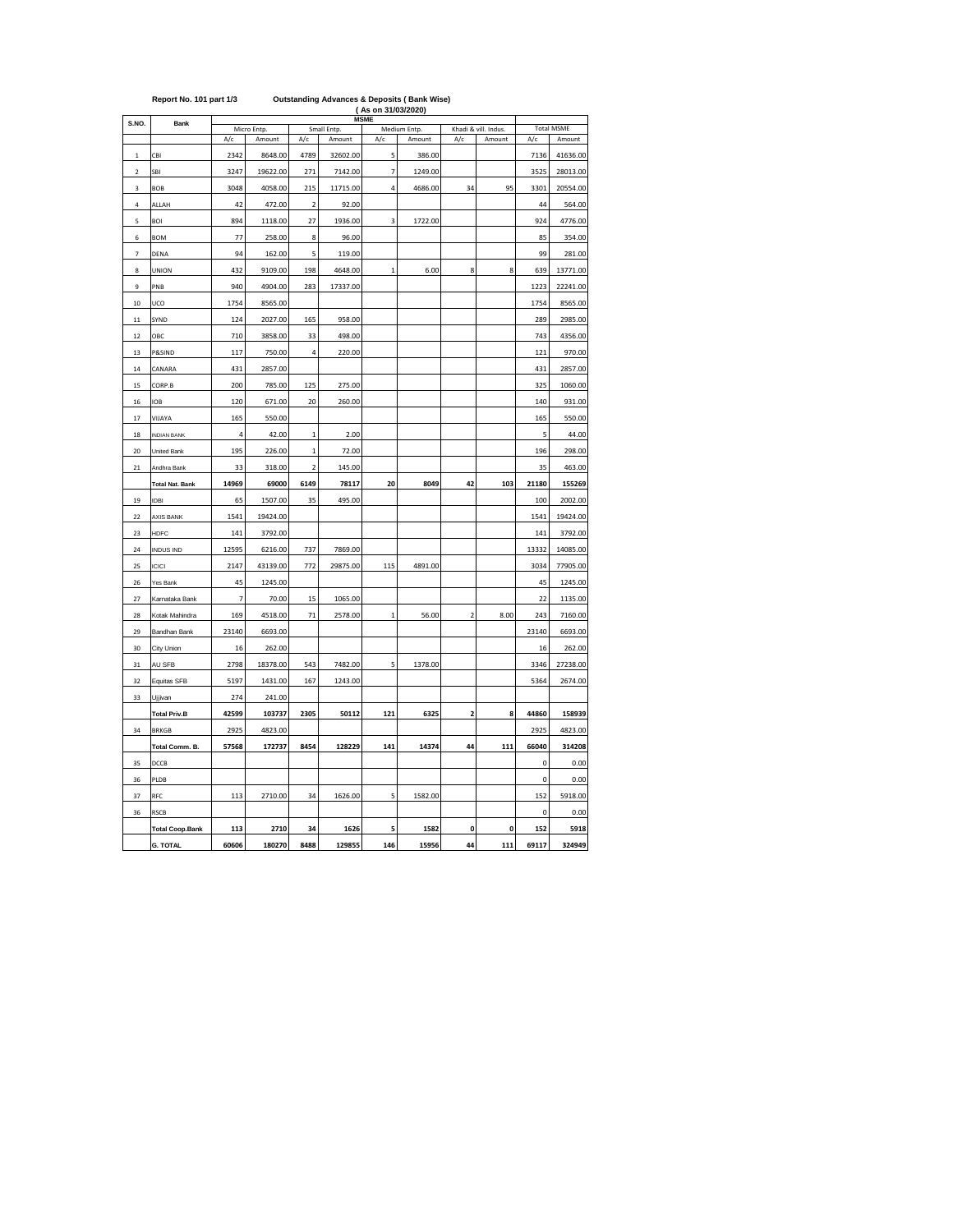|                          |                        |                         |                     |              |                        |              |                      | Other Priorty Sector |                                |                    |                            |              |                          |              |                            |
|--------------------------|------------------------|-------------------------|---------------------|--------------|------------------------|--------------|----------------------|----------------------|--------------------------------|--------------------|----------------------------|--------------|--------------------------|--------------|----------------------------|
| S.NO.                    | BANK                   | A/c                     | Edu. Loan<br>Amount | A/c          | Housing Loan<br>Amount | A/c          | Other Loan<br>Amount | A/c                  | <b>Export Credit</b><br>Amount | A/c                | Reneawble Energy<br>Amount | A/c          | Social Infras.<br>Amount | A/c          | <b>Total OPS</b><br>Amount |
| $\mathbf 1$              | CBI                    | 1451                    | 3390.00             | 2665         | 4740.00                | 1245         | 6452.00              |                      |                                |                    |                            |              |                          | 5361         | 14582                      |
| $\overline{2}$           | <b>SBI</b>             | 848                     | 2969.00             | 4628         | 46542.00               | 289          | 87.00                |                      |                                |                    |                            |              |                          | 5765         | 49598                      |
| $\mathsf 3$              | BOB                    | 178                     | 550.00              | 2318         | 27348.00               | 308          | 3393.00              |                      |                                |                    |                            |              |                          | 2804         | 31291                      |
| 4                        | ALLAH                  | $\overline{\mathbf{2}}$ | 5.00                | 59           | 326.00                 |              |                      |                      |                                |                    |                            |              |                          | 61           | 331                        |
| 5                        | <b>BOI</b>             | 75                      | 294.00              | 523          | 5081.00                | 46           | 167.00               |                      |                                |                    |                            |              |                          | 644          | 5542                       |
| 6                        | <b>BOM</b>             | 23                      | 61.00               | 86           | 766.00                 | 60           | 54.00                |                      |                                |                    |                            |              |                          | 169          | 881                        |
| $\overline{\phantom{a}}$ | DENA                   | 12                      | 51.00               | 52           | 328.00                 |              |                      |                      |                                |                    |                            |              |                          | 64           | 379                        |
| 8                        | <b>UNION</b>           | 55                      | 417.00              | 359          | 3236.00                | 146          | 785.00               |                      |                                |                    |                            |              |                          | 560          | 4438                       |
| 9                        | PNB                    | 105                     | 383.00              | 254          | 849.00                 | 60           | 166.00               |                      |                                |                    |                            |              |                          | 419          | 1398                       |
| $10\,$                   | UCO                    | 72                      | 239.00              | 554          | 6341.00                |              |                      |                      |                                |                    |                            |              |                          | 626          | 6580                       |
| $11\,$                   | SYND                   | 22                      | 74.00               | 349          | 1841.00                |              |                      |                      |                                |                    |                            |              |                          | 371          | 1915                       |
| $12\,$                   | OBC                    | 121                     | 395.00              | 1251         | 4194.00                |              |                      |                      |                                |                    |                            |              |                          | 1372         | 4589                       |
| $13\,$                   | P&SIND                 | 6                       | 5.00                | 6            | 448.00                 |              |                      |                      |                                |                    |                            |              |                          | 12           | 453                        |
| $14\,$                   | CANARA                 | 76                      | 388.00              | 162          | 1346.00                | 438          | 1407.00              |                      |                                |                    |                            |              |                          | 676          | 3141                       |
| 15                       | CORP.B                 | 18                      | 26.00               | 65           | 180.00                 | 67           | 50.00                |                      |                                |                    |                            |              |                          | 150          | 256                        |
| $16\,$                   | <b>IOB</b>             | 8                       | 20.00               | 28           | 500.00                 |              |                      |                      |                                |                    |                            |              |                          | 36           | 520                        |
| 17                       | VIJAYA                 | 14                      | 27.00               | 44           | 655.00                 | 54           | 803.00               |                      |                                |                    |                            |              |                          | 112          | 1485                       |
| 18                       | <b>INDIAN BANK</b>     | 19                      | 102.00              | 77           | 639.00                 | 35           | 369.00               |                      |                                |                    |                            |              |                          | 131          | 1110                       |
| 19                       | United Bank            | 3                       | 15.00               | 31           | 252.00                 |              |                      |                      |                                |                    |                            |              |                          | 34           | 267                        |
| $20\,$                   | Andhra Bank            | 6                       | 16.00               | 32           | 270.00                 |              |                      |                      |                                |                    |                            |              |                          | 38           | 286                        |
|                          | <b>Total Nat. Bank</b> | 3114                    | 9427                | 13543        | 105882                 | 2748         | 13733                | $\pmb{0}$            | $\pmb{\mathsf{o}}$             | $\pmb{\mathsf{o}}$ | $\mathbf{0}$               | 0            | 0                        | 19405        | 129042                     |
| $21\,$                   | <b>IDBI</b>            | 20                      | 69.00               | 25           | 338.00                 |              |                      |                      |                                |                    |                            |              |                          | 45           | 407                        |
| 22                       | AXIS BANK              |                         |                     | 35           | 954.00                 |              |                      |                      |                                |                    |                            |              |                          | 35           | 954                        |
| 23                       | <b>HDFC</b>            |                         |                     | 1463         | 12477.00               | 4985         | 28765.00             |                      |                                |                    |                            |              |                          | 6448         | 41242                      |
| 24                       | INDUS IND              |                         |                     |              |                        |              |                      |                      |                                |                    |                            |              |                          | $\bf{0}$     | $\bf{0}$                   |
| 25                       | <b>ICICI</b>           | 15                      | 52.00               | 674          | 5923.00                | 36           | 6.00                 |                      |                                |                    |                            |              |                          | 725          | 5981                       |
| 26                       | Yes Bank               |                         |                     | 51           | 1347.00                |              |                      |                      |                                |                    |                            |              |                          | 51           | 1347                       |
| 27                       | Karnataka Bank         |                         |                     |              |                        |              |                      |                      |                                |                    |                            |              |                          | $\pmb{0}$    | $\pmb{0}$                  |
| 28                       | Kotak Mahindra         |                         |                     | 11           | 55.00                  |              |                      |                      |                                |                    |                            |              |                          | 11           | 55                         |
| 29                       | Bandhan Bank           |                         |                     |              |                        |              |                      |                      |                                |                    |                            |              |                          | 0            | $\pmb{0}$                  |
| 30                       | City Union             |                         |                     | $\mathbf{1}$ | 52.00                  |              |                      |                      |                                |                    |                            |              |                          | $\mathbf{1}$ | 52                         |
| 31                       | AU SFB                 |                         |                     | 143          | 806.00                 | $11$         | 86.00                |                      |                                |                    |                            |              |                          | 154          | 892                        |
| 32                       | Euqitas SFB            |                         |                     | 4            | 15.00                  |              |                      |                      |                                |                    |                            |              |                          | 4            | 15                         |
| 33                       | Ujjivan                |                         |                     | 1385         | 448.00                 | 9466         | 2094.00              |                      |                                |                    |                            |              |                          |              |                            |
|                          | <b>Total Priv.B</b>    | 15                      | 52                  | 2378         | 21614                  | 5032         | 28857                | 0                    | 0                              | 0                  | 0                          | 0            | 0                        | 7425         | 50523                      |
| 34                       | <b>BRKGB</b>           | 54                      | 197.00              | 361          | 4989.00                | 2235         | 1858.00              |                      |                                |                    |                            |              |                          | 2650         | 7044                       |
|                          | Total Comm. B.         | 3129                    | 9479                | 15921        | 127496                 | 7780         | 42590                | $\mathbf 0$          | 0                              | 0                  | $\pmb{\mathsf{o}}$         | $\mathbf 0$  | 0                        | 26830        | 179565                     |
| 35                       | DCCB                   |                         |                     |              |                        |              |                      |                      |                                |                    |                            |              |                          | $\bf{0}$     | 0                          |
| 36                       | PLDB                   |                         |                     | 451          | 1078.00                |              |                      |                      |                                |                    |                            |              |                          | 451          | 1078                       |
| 37                       | RFC                    |                         |                     |              |                        |              |                      |                      |                                |                    |                            |              |                          | $\mathbf 0$  | $\mathbf 0$                |
| 36                       | <b>RSCB</b>            |                         |                     |              |                        |              |                      |                      |                                |                    |                            |              |                          | $\pmb{0}$    | $\pmb{0}$                  |
|                          | <b>Total Coop.Bank</b> | $\Omega$                | $\pmb{0}$           | 451          | 1078                   | $\mathbf{0}$ | $\Omega$             | $\mathbf{0}$         | 0                              | 0                  | $\Omega$                   | $\mathbf{0}$ | $\mathbf 0$              | 451          | 1078                       |
|                          | <b>G. TOTAL</b>        | 3183                    | 9676                | 16733        | 133563                 | 10015        | 44448                | 0                    | 0                              | 0                  | 0                          | 0            | 0                        | 29931        | 187687                     |

## **Report No. 101 part 1/4 Outstanding Advances & Deposits ( Bank Wise) ( As on 31/03/2020)**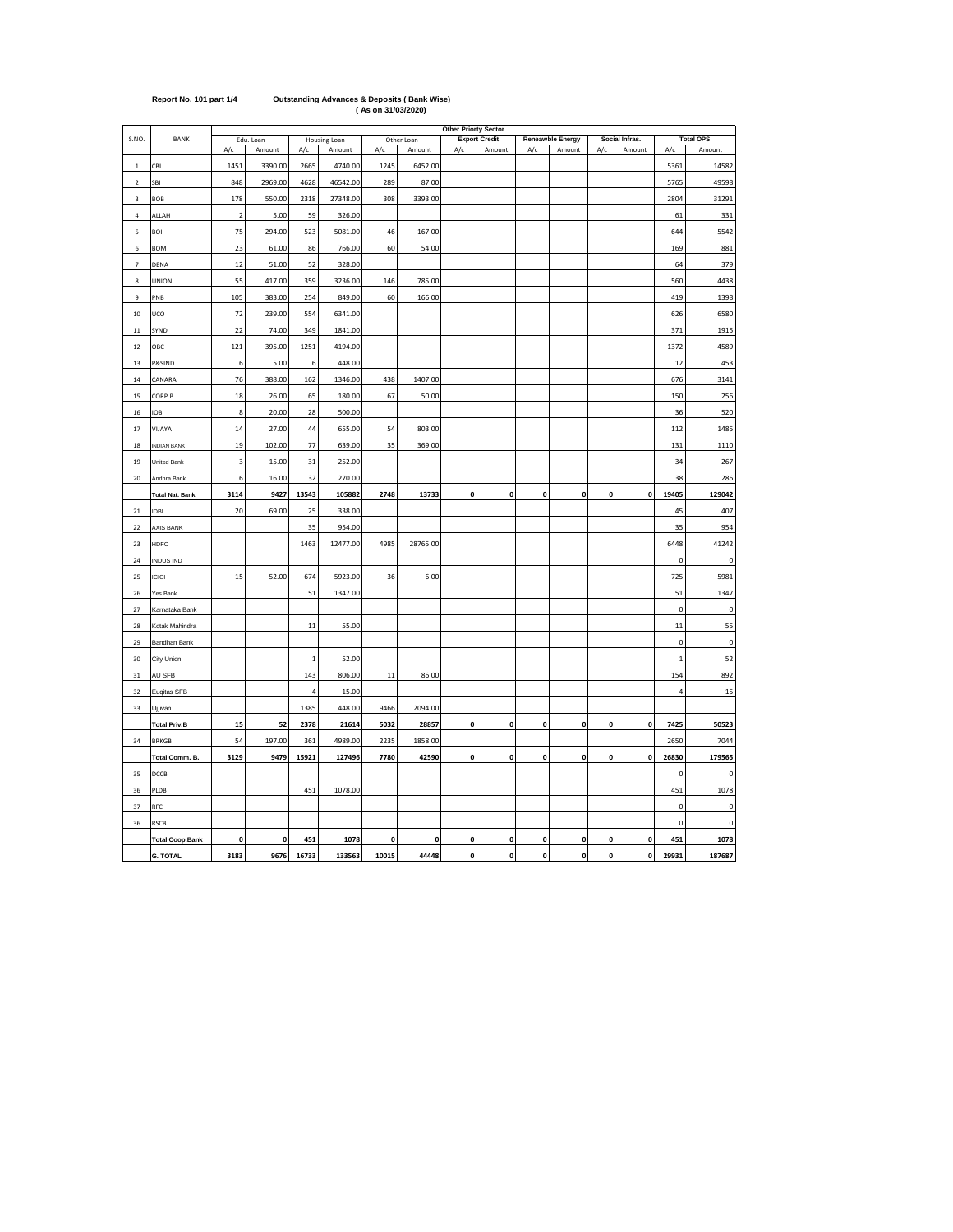|                |                        |        | (As on 31/03/2020)<br>(Rs in lacs) |       |             |                         |                 |                |              |              |              |  |  |  |
|----------------|------------------------|--------|------------------------------------|-------|-------------|-------------------------|-----------------|----------------|--------------|--------------|--------------|--|--|--|
| S.NO.          |                        |        | <b>Weakar Section</b>              |       | <b>SCST</b> |                         | <b>MINORITY</b> |                | <b>WOMEN</b> |              | <b>PMEGP</b> |  |  |  |
|                | Bank                   | A/c    | Amount                             | A/c   | Amount      | A/c                     | Amount          | A/c            | Amount       | A/c          | Amount       |  |  |  |
| $\mathbf{1}$   | CBI                    | 7888   | 17216.00                           | 1030  | 1310.00     | 1180                    | 15873.00        | 6252           | 17195.00     |              |              |  |  |  |
| $\overline{a}$ | SBI                    | 55146  | 44557.00                           | 19541 | 27814.00    | 18110                   | 61054.00        | 8357           | 16645.00     |              |              |  |  |  |
| 3              | BOB                    | 6015   | 25574.00                           | 1654  | 4957.00     | 355                     | 14057.00        | 2015           | 9154.00      |              |              |  |  |  |
| 4              | ALLAH                  | 20     | 210.00                             | 8     | 12.00       | 11                      | 69.00           | 68             | 370.00       |              |              |  |  |  |
| 5              | BOI                    | 795    | 2514.00                            | 741   | 2415.00     | 420                     | 1320.00         | 480            | 1721.00      |              |              |  |  |  |
| 6              | <b>BOM</b>             | 57     | 35.00                              | 42    | 107.00      | 15                      | 109.00          | 6              | 44.00        |              |              |  |  |  |
| $\overline{7}$ | DENA                   | 463    | 12645.00                           | 15    | 15.00       | 45                      | 95.00           | 124            | 375.00       |              |              |  |  |  |
| 8              | UNION                  | 1441   | 3484.00                            | 837   | 2118.00     | 259                     | 3956.00         | 351            | 1256.00      |              |              |  |  |  |
| 9              | PNB                    | 5914   | 13784.00                           | 1985  | 2154.00     | 251                     | 12874.00        | 2846           | 2415.00      |              |              |  |  |  |
| 10             | UCO                    | 425    | 857.00                             | 155   | 165.00      | 605                     | 1355.00         | 265            | 784.00       |              |              |  |  |  |
| 11             | SYND                   | 45     | 55.00                              | 6     | 5.00        | 102                     | 455.00          | 327            | 2855.00      |              |              |  |  |  |
| 12             | ОВС                    | 1550   | 3515.00                            | 260   | 1065.00     | 355                     | 3155.00         | 630            | 3290.00      |              |              |  |  |  |
| 13             | P&SIND                 | 145    | 171.00                             | 72    | 98.00       | 70                      | 155.00          | 155            | 714.00       |              |              |  |  |  |
| 14             | CANARA                 | 425    | 854.00                             | 130   | 285.00      | 101                     | 565.00          | 21             | 45.00        |              |              |  |  |  |
| 15             | CORP.B                 | 285    | 395.00                             | 180   | 160.00      | 95                      | 250.00          | 120            | 490.00       |              |              |  |  |  |
| 16             | IOB                    | 35     | 70.00                              | 20    | 30.00       | 65                      | 185.00          | 60             | 250.00       |              |              |  |  |  |
| 17             | VIJAYA                 | 34     | 156.00                             | 34    | 156.00      | 28                      | 153.00          | 50             | 401.00       |              |              |  |  |  |
| 18             | <b>INDIAN BANK</b>     | 12     | 25.00                              | 14    | 40.00       | 12                      | 85.00           | 25             | 145.00       |              |              |  |  |  |
| 19             | United Bank            | 189    | 165.00                             | 36    | 32.00       | 59                      | 106.00          | 61             | 117.00       |              |              |  |  |  |
| 20             | Andhra Bank            | 20     | 35.00                              | 9     | 5.00        | 6                       | 8.00            | 5              | 10.00        |              |              |  |  |  |
|                | <b>Total Nat. Bank</b> | 80904  | 126317                             | 26769 | 42943       | 22144                   | 115879          | 22218          | 58276        | 0            | O            |  |  |  |
| 21             | <b>IDBI</b>            | 195    | 1059.00                            | 260   | 322.00      | 46                      | 450.00          | 55             | 424.00       |              |              |  |  |  |
| 22             | AXIS BANK              | 3614   | 4015.00                            | 865   | 3357.00     | 395                     | 1254.00         | 430            | 1580.00      |              |              |  |  |  |
| 23             | HDFC                   | 3512   | 3897.00                            | 550   | 1875.00     | 1157                    | 2245.00         | 6247           | 4957.00      |              |              |  |  |  |
| 24             | INDUS IND              | 4231   | 9045.00                            | 1267  | 2764.00     | 714                     | 2036.00         | 459            | 1451.00      |              |              |  |  |  |
| 25             | ICICI                  | 8124   | 16648.00                           | 154   | 3514.00     | 1754                    | 10784.00        | 5945           | 61012.00     |              |              |  |  |  |
| 26             | Yes Bank               | 420    | 506.00                             | 25    | 352.75      | 20                      | 441.00          | 2919           | 339.48       |              |              |  |  |  |
| 27             | Karnataka Bank         |        |                                    |       |             |                         |                 |                |              |              |              |  |  |  |
| 28             | Kotak Mahindra         | 654    | 5246.00                            | 154   | 4897.00     | 70                      | 3847.00         | 55             | 145.00       |              |              |  |  |  |
| 29             | Bandhan Bank           |        |                                    |       |             | 25229                   | 6558.00         | 25617          | 6905.00      |              |              |  |  |  |
| 30             | City Union             |        |                                    |       |             |                         |                 |                |              |              |              |  |  |  |
| 31             | AU SFB                 | 1015   | 3715.00                            | 393   | 1278.00     | 545                     | 3012.00         | 48             | 205.00       |              |              |  |  |  |
| 32             | Equitas SFB            | 5015   | 787.00                             | 717   | 78.00       | 2008                    | 356.00          | 5015           | 787.00       |              |              |  |  |  |
| 33             | Ujjivan                |        |                                    |       |             |                         |                 |                |              |              |              |  |  |  |
|                | <b>Total Priv. B</b>   | 21570  | 43072                              | 3408  | 18038       | 29884                   | 30177           | 41720          | 76594        | 0            | O            |  |  |  |
| 34             | <b>BRKGB</b>           | 22154  | 20914.00                           | 4215  | 4784.00     | 1457                    | 5012.00         | 3123           | 5712.00      |              |              |  |  |  |
|                | Total Comm. B.         | 102474 | 169389.00                          | 30177 | 60980.75    | 52028                   | 146056.00       | 63938          | 134870.48    | 0            | O            |  |  |  |
| 35             | DCCB                   | 45134  | 19541.00                           | 42134 | 19047.00    | 7012                    | 9254.00         | 2112           | 7812.00      | 0            | 0.00         |  |  |  |
| 34             | PLDB                   | 842    | 1304.00                            | 1489  | 788.00      | 86                      | 53.00           | 150            | 197.00       |              |              |  |  |  |
| 35             | R F C                  |        |                                    |       |             | $\overline{\mathbf{c}}$ | 114.00          | $\overline{a}$ | 190.00       |              |              |  |  |  |
| 36             | RSCB                   |        |                                    |       |             |                         |                 |                |              |              |              |  |  |  |
|                | <b>Total Coop. Ba</b>  | 45976  | 20845                              | 43623 | 19835       | 7100                    | 9421            | 2264           | 8199         | $\mathbf{0}$ | O            |  |  |  |

**G. TOTAL 170604 211148 78015 85600 60585 160489 69325 148781 0 0**

## **Report No. 101 part 1/6 Outstanding Advances & Deposits ( Bank Wise)**